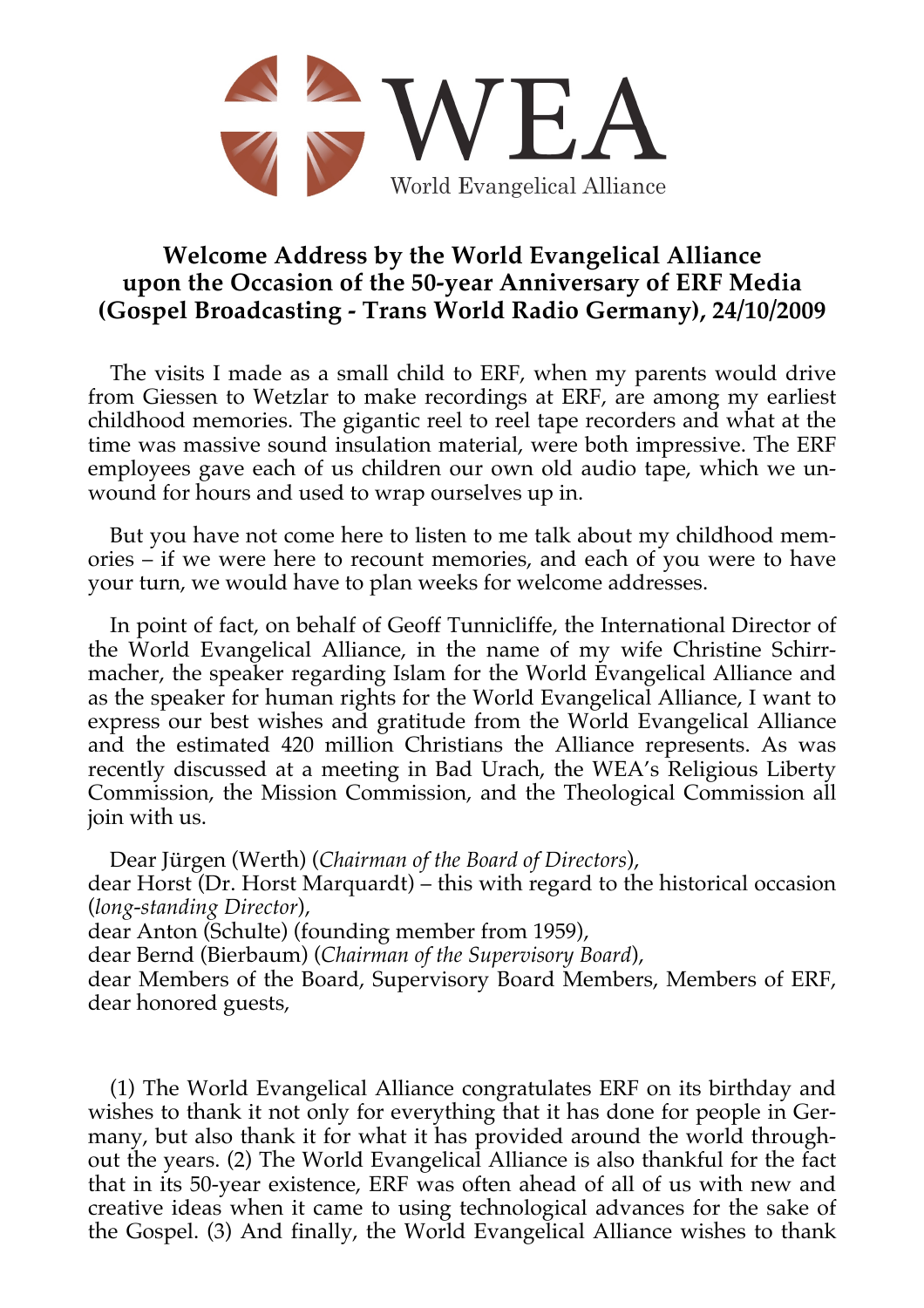ERF for the well-disposed and positive role that it has played in holding together committed Christians during a time of enormous upheaval in Christianity over the past 50 years.

What TransWorld Radio and ERF do is truly (1) 'worldwide' (2) 'evangelical' and (3) 'Alliance-related'. Please let us expound on this.

(1) We are **worlwide** and global. Far from all racism, nationalism, or provincialism, the World Evangelical Alliance and ERF both view all people with their various languages and cultures as images of God, calling them together to form an international community which foreshadows the eternal community of those who praise God in heaven.

If we look back into the 1950s, there were actually only three media sources that were able to jump over national and political bounds without any difficulty: Bibles, records and radio waves. Thus it was that great change took place in international works which devoted themselves to Bible translation (with Wycliffe Bible Translators leading the way), the dissemination of records and later, newer sound recording media (with Gospel Recordings, in Germany Internationale Sprachenmission), and radio missions, with Trans World Radio leading the way. These three movements made the Gospel accessible in thousands of languages. And in an exemplary manner, ERF used each new technological possibility available to step over national and other borders, most recently with the use of television and the internet, for instance.

We are deeply thankful to ERF that from the beginning it not only produced German programs, but also programs in many other languages, generously helping its partners in all respects within Trans World Radio worldwide.

(2) We are **Evangelical**, but not first of all in any denominational or party sense. Rather, we are Evangelical in the literal sense of the word. ERF (Gospel Broadcasting), carries in its name the fact that we Christians have only one thing that is special, namely the Gospel of God's gracious mercy and forgiveness, Greek 'euangellion', the Good News. This has nothing to do with us, and it is nothing that we have to offer. Rather, it is the good news of what Jesus has done for us.

The English word 'Evangelical,' found within the name of the World Evangelical Alliance, seeks to first of all say that the Gospel and its proclamation unites us and that compared with this, everything else has to take a back seat.

(3) And then comes the fact that we are an **Alliance**. With the common concern of proclaiming the Gospel, the World Evangelical Alliance and ERF both seek to bring Christians of all stripes, and the efforts they undertake, together.

This unfortunately also means setting boundaries. (a) On the one hand, there is a boundary set in front of Christians who admittedly want ecumenism and alliance but no proclamation of the Gospel. (b) On the other hand, there is a boundary set before those who want to proclaim the Gospel but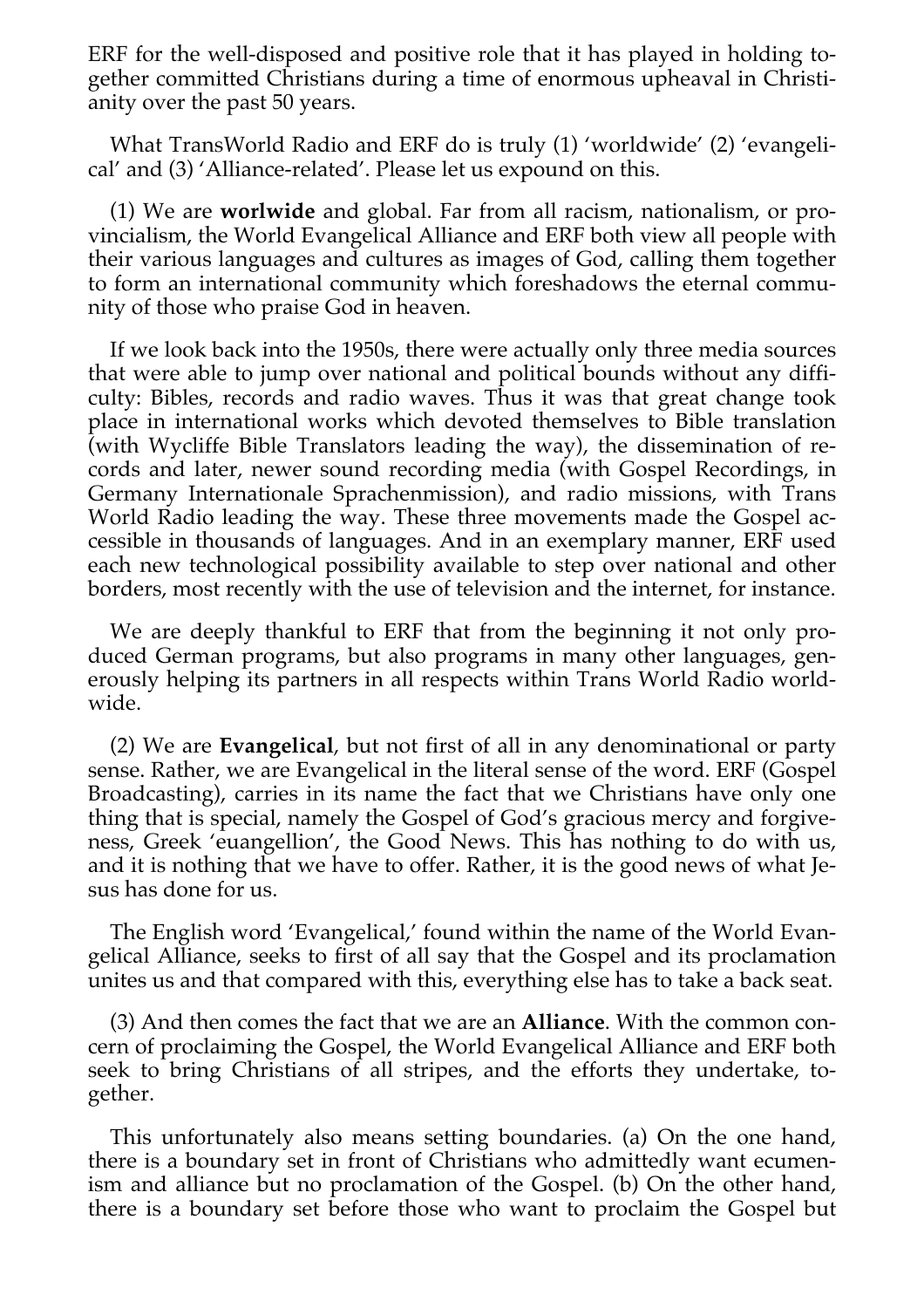who do not want to countenance an alliance, a coalition of all Christians, a bundling of forces.

ERF, in spite of its high degree of dependence on hearers from all camps, has in this point made a great achievement over its 50 years. It has played a significant role in bringing about a situation where German Christians stand together with more variety, breadth, and strength than in 1959!

ERF has, on the one hand, maintained a clear spiritual stand, which means that it deserves the 'Gospel' trademark and is truly Protestant and Evangelical in the original senses of the words. On the other hand, it has withstood all theological – and yes, often certain Evangelical – attempts to place special interests in the center and to allow itself to be exploited for one or the other cause. Largely, this story has primarily taken place behind closed doors, where the spiritual and theological course had to again and again be reviewed and decided upon, and this story will probably never be recounted. However, it has played a significant part in making ERF what it is today.

Naturally, we know that in the final event this peace and this tightrope walk have God's safeguarding and guidance to thank, but we also thank all the people at ERF who became personally involved in maintaining spiritual peace, and who for the sake of the Gospel did not lose sight of the chief aim of proclamation.

The conviction that the Gospel can be presented in a friendly and culturally relevant manner unites the World Evangelical Alliance and ERF. In itself that provides enough offense, and we would do well to not exacerbate this with unchristian bickering, our private tastes, or other things that are all too human.

With everything that we achieve in this world as Christians, we have to always remind ourselves of what Jesus said to his disciples the first time that they headed out on their own and came back enthusiastic about their authority over illness and evil:

"However, do not rejoice that the spirits submit to you, but rejoice that your names are written in heaven" (Luke 10:20).

It is not until the eternal state that we will experience what actual effect ERF had, when we meet people who came to faith in Jesus Christ through its programs, its music, its books, its web pages and through conversations with its pastoral care department.

Soli Deo Gloria – To God alone be the Glory!

We wish ERF God's rich blessing for the next 50 years!